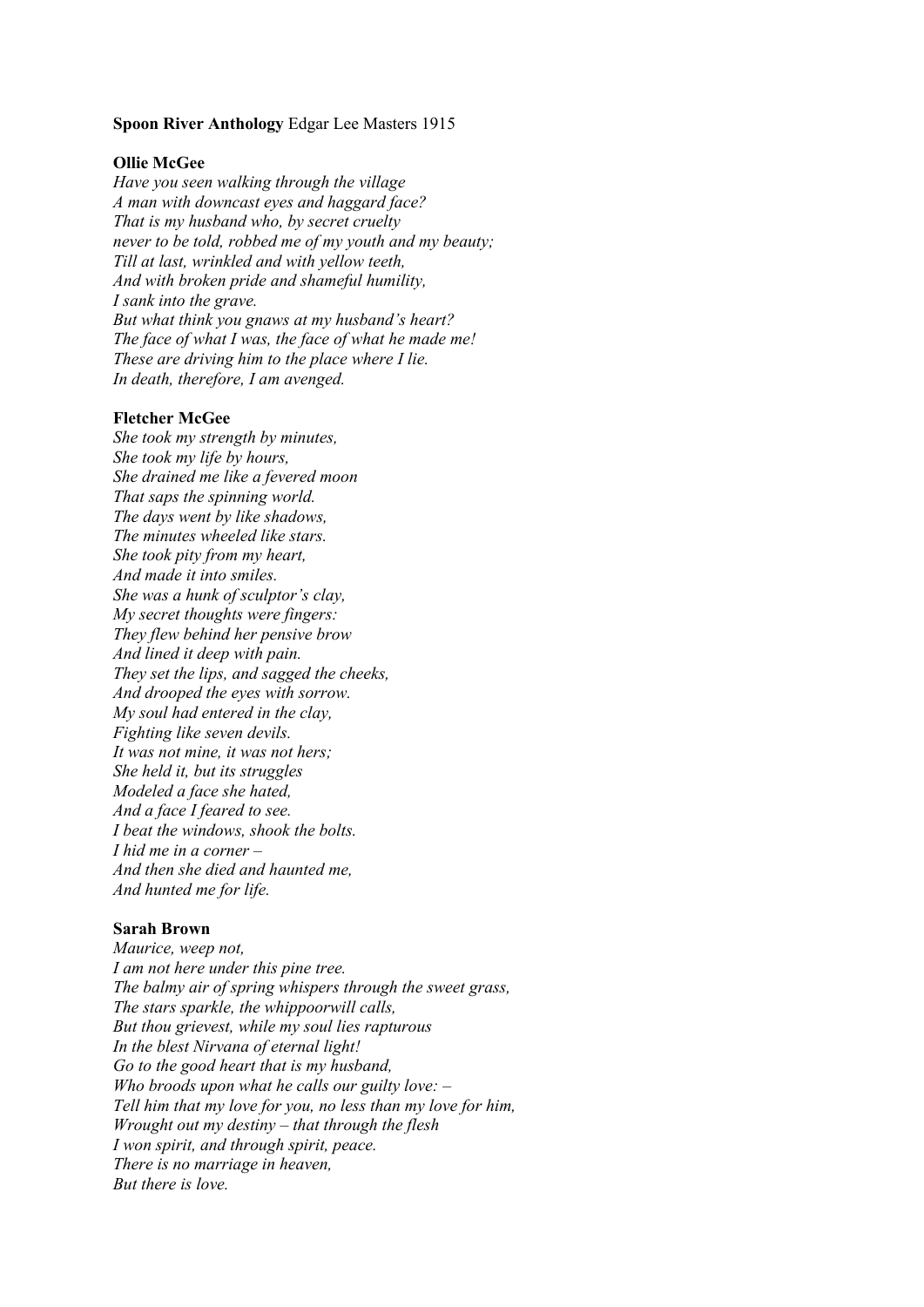### **Johnnie Sayre**

*Father, thou canst never know The anguish that smote my heart For my disobedience, the moment I felt The remorseless wheel of the engine Sink into the crying flesh of my leg. As they carried me to the home of widow Morris I could see the school-house in the valley To which I played truant to steal rides upon the trains. I prayed to live until I could ask your forgiveness – And then your tears, your broken words of comfort! From the solace of that hour I have gained infinite happiness. Thou wert wise to chisel for me: "Taken from the evil to come."*

## **Harold Arnett**

*I leaned against the mantel, sick, sick, Thinking of my failure, looking into the abysm, Weak from the noon-day heat. A church bell sounded mournfully far away, I heard the cry of a baby, And the coughing of John Yarnell, Bed-ridden, feverish, feverish, dying, Then the violent voice of my wife: "Watch out, the potatoes are burning!" I smelled them ... then there was irresistible disgust. I pulled the trigger ... blackness ... light ... Unspeakable regret ... fumbling for the world again. Too late! Thus I came here, With lungs for breathing ... one cannot breathe here with lungs, Though one must breathe.... Of what use is it To rid one's self of the world, When no soul may ever escape the eternal destiny of life?*

#### **George Gray**

*I have studied many times The marble which was chiseled for me – A boat with a furled sail at rest in a harbor. In truth it pictures not my destination But my life. For love was offered me and I shrank from its disillusionment; Sorrow knocked at my door, but I was afraid; Ambition called to me, but I dreaded the chances. Yet all the while I hungered for meaning in my life. And now I know that we must lift the sail And catch the winds of destiny Wherever they drive the boat. To put meaning in one's life may end in madness, But life without meaning is the torture Of restlessness and vague desire – It is a boat longing for the sea and yet afraid.*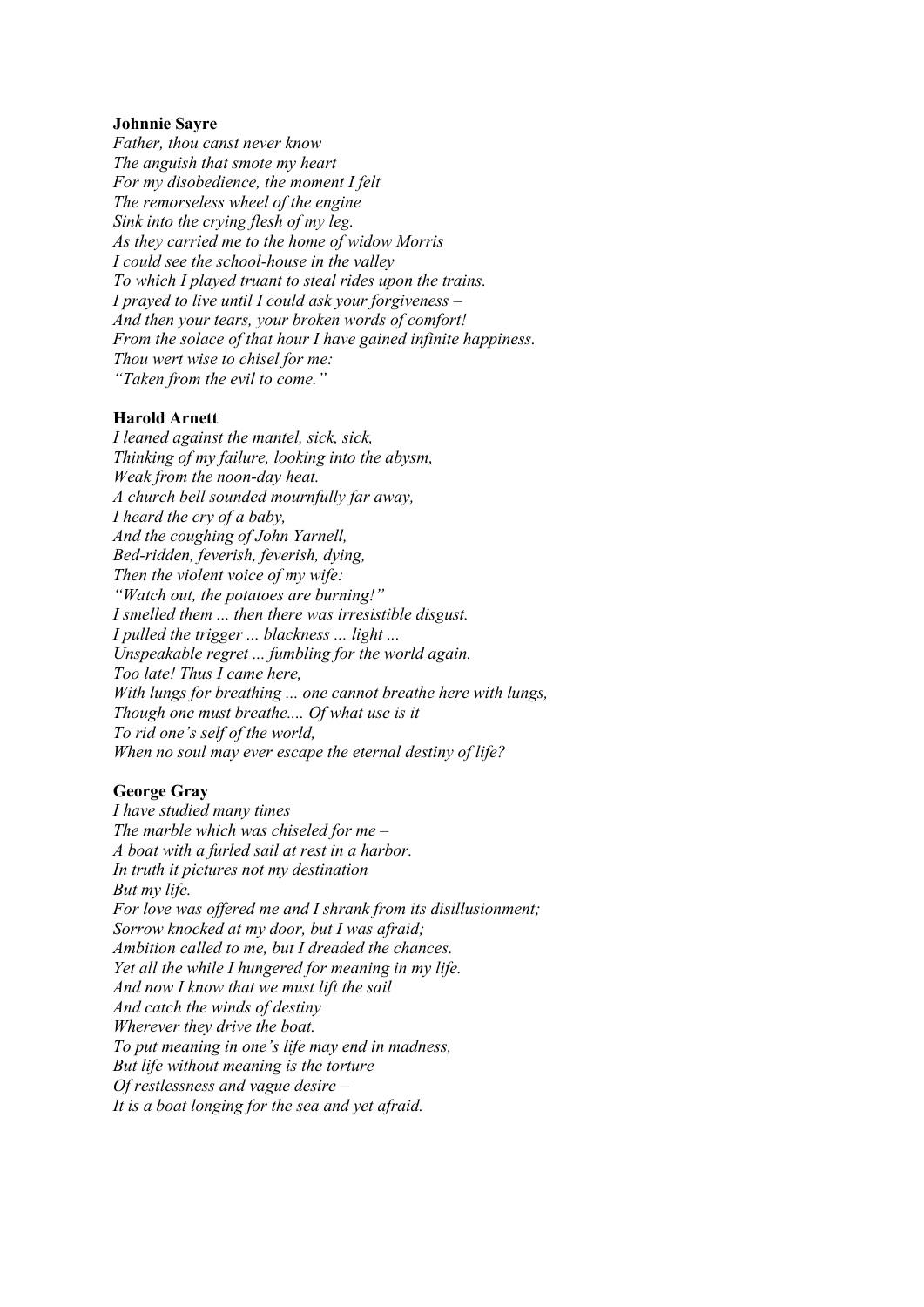## **William and Emily**

*There is something about Death Like love itself! If with some one with whom you have known passion, And the glow of youthful love, You also, after years of life Together, feel the sinking of the fire, And thus fade away together, Gradually, faintly, delicately, As it were in each other's arms, Passing from the familiar room – That is a power of unison between souls Like love itself!*

# **Penniwit, the Artist**

*I lost my patronage in Spoon River From trying to put my mind in the camera To catch the soul of the person. The very best picture I ever took Was of Judge Somers, attorney at law. He sat upright and had me pause Till he got his cross-eye straight. Then when he was ready he said "all right." And I yelled "overruled" and his eye turned up. And I caught him just as he used to look When saying "I except."*

### **Ernest Hyde**

*My mind was a mirror: It saw what it saw, it knew what it knew. In youth my mind was just a mirror In a rapidly flying car, Which catches and loses bits of the landscape. Then in time Great scratches were made on the mirror, Letting the outside world come in, And letting my inner self look out. For this is the birth of the soul in sorrow, A birth with gains and losses. The mind sees the world as a thing apart, And the soul makes the world at one with itself. A mirror scratched reflects no image – And this is the silence of wisdom.*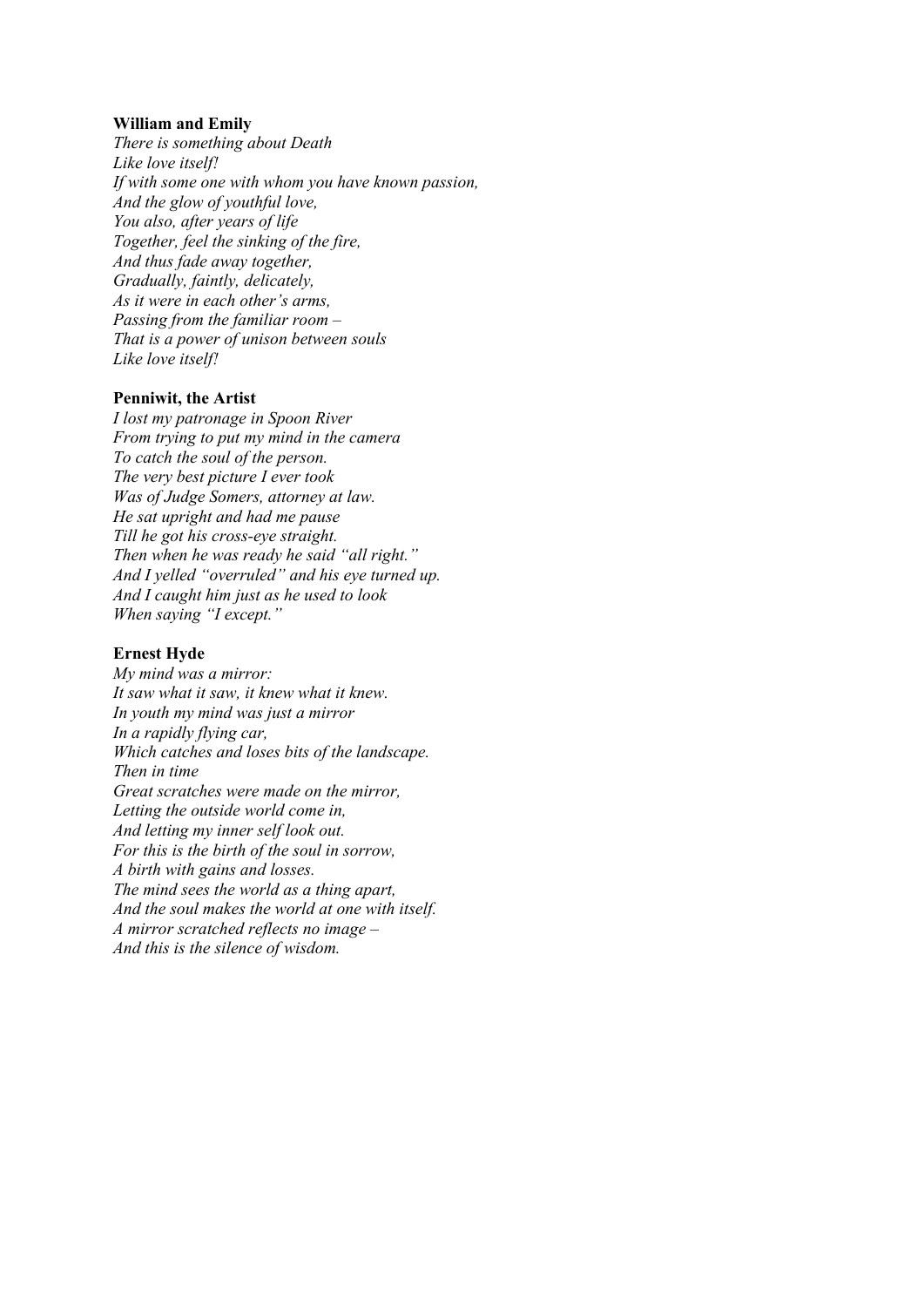## **Tom Merritt**

*At first I suspected something – She acted so calm and absent-minded. And one day I heard the back door shut, As I entered the front, and I saw him slink Back of the smokehouse into the lot, And run across the field. And I meant to kill him on sight. But that day, walking near Fourth Bridge, Without a stick or a stone at hand, All of a sudden I saw him standing, Scared to death, holding his rabbits, And all I could say was, "Don't, Don't, Don't," As he aimed and fired at my heart.*

#### **Mrs. Merritt**

*Silent before the jury, Returning no word to the judge when he asked me If I had aught to say against the sentence, Only shaking my head. What could I say to people who thought That a woman of thirty-five was at fault When her lover of nineteen killed her husband? Even though she had said to him over and over, "Go away, Elmer, go far away, I have maddened your brain with the gift of my body: You will do some terrible thing." And just as I feared, he killed my husband; With which I had nothing to do, before God! Silent for thirty years in prison! And the iron gates of Joliet Swung as the gray and silent trusties Carried me out in a coffin.*

# **Elmer Karr**

*What but the love of God could have softened And made forgiving the people of Spoon River Toward me who wronged the bed of Thomas Merritt And murdered him beside? Oh, loving hearts that took me in again When I returned from fourteen years in prison! Oh, helping hands that in the church received me, And heard with tears my penitent confession, Who took the sacrament of bread and wine! Repent, ye living ones, and rest with Jesus.*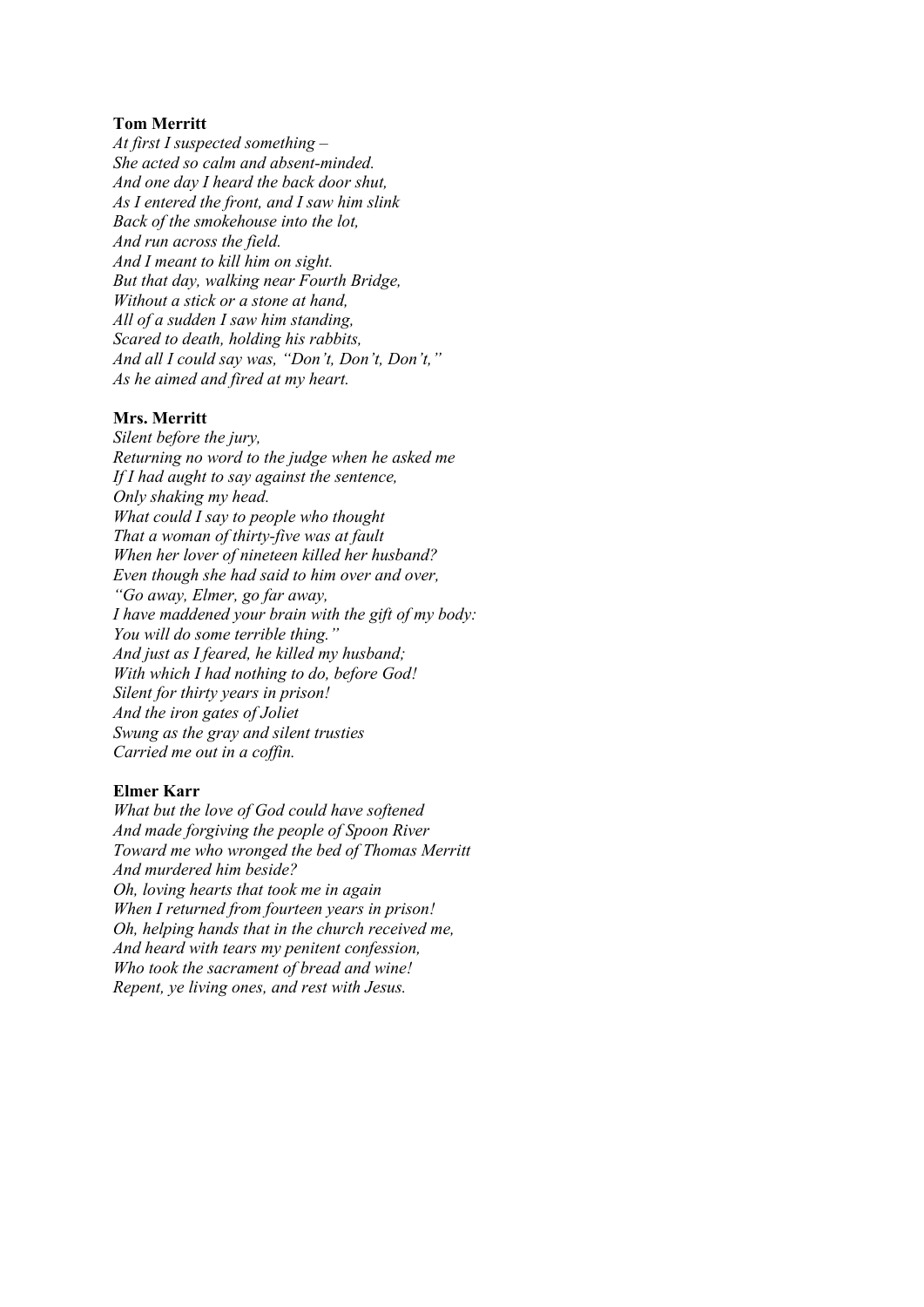## **Antologia Spoon River**

Edgar Lee Masters tłum. Michał Sprusiński (PIW, Warszawa 1981)

### **Ollie McGee**

*Czy widzieliście, jak szedł miasteczkiem mężczyzna ze spuszczoną głową i wychudłym licem? To mój mąż, który tajemnym okrucieństwem, nigdy nie nazwanym, obrabował mnie z młodości i piękna, aż ostatecznie pomarszczona, z pożółkłymi zębami, ze złamaną dumą, w haniebnym upokorzeniu zapadłam w grób. Lecz jak myślicie, co dręczy duszę mego męża? Oblicze, którym byłam, które mi stworzył! Ono zapędziło go tutaj, gdzie leżę. W śmierci jestem więc pomszczona.*

#### **Fletcher McGee**

*Z każdą minutą odbierała mi siły, z każdą godziną odbierała mi siły, wysuszyła mnie jak księżyc w gorączce, który wysysa wirujący świat. Dni mijały jak cienie, minuty kołowały jak gwiazdy. Brała litość z mego serca i zamieniała ją w uśmiech. Była bryłą gliny rzeźbiarza, a moje tajemne myśli palcami: przemykały pod jej zadumanym czołem i żłobiły ból, zacięte usta, obwisłe policzki, podkrążone smutkiem oczy. Moja dusza weszła w glinę, walcząc jak siedem diabłów. Nie była moją i nie była jej; posiadała ją, ale jej zmagania wyrzeźbiły twarz, której nienawidziła, twarz, którą bałem się zobaczyć. Tłukłem szyby, trząsłem zasuwami. Skryłem się w kącie – potem umarła i straszyła mnie, i ścigała mnie przez całe życie.*

#### **Sara Brown**

*Maurycy, nie lamentuj, nie ma mnie pod tą sosną. Balsamiczne powietrze wiosny szepce w słodkich trawach, gwiazdy migocą i nawołuje lelek, gdy wokół ból, moja dusza spoczywa w ekstazie, w błogosławionej nirwanie wieczystego światła! Idź do mego męża, on ma dobre serce, dotąd się dręczy naszą grzeszną miłością: powiedz mu, że miłość do ciebie i miłość do niego wyznaczyły mój los – przez ciało zwyciężyłam duszę, dusza dała ukojenie. W niebie nie ma małżeństwa, jest miłość.*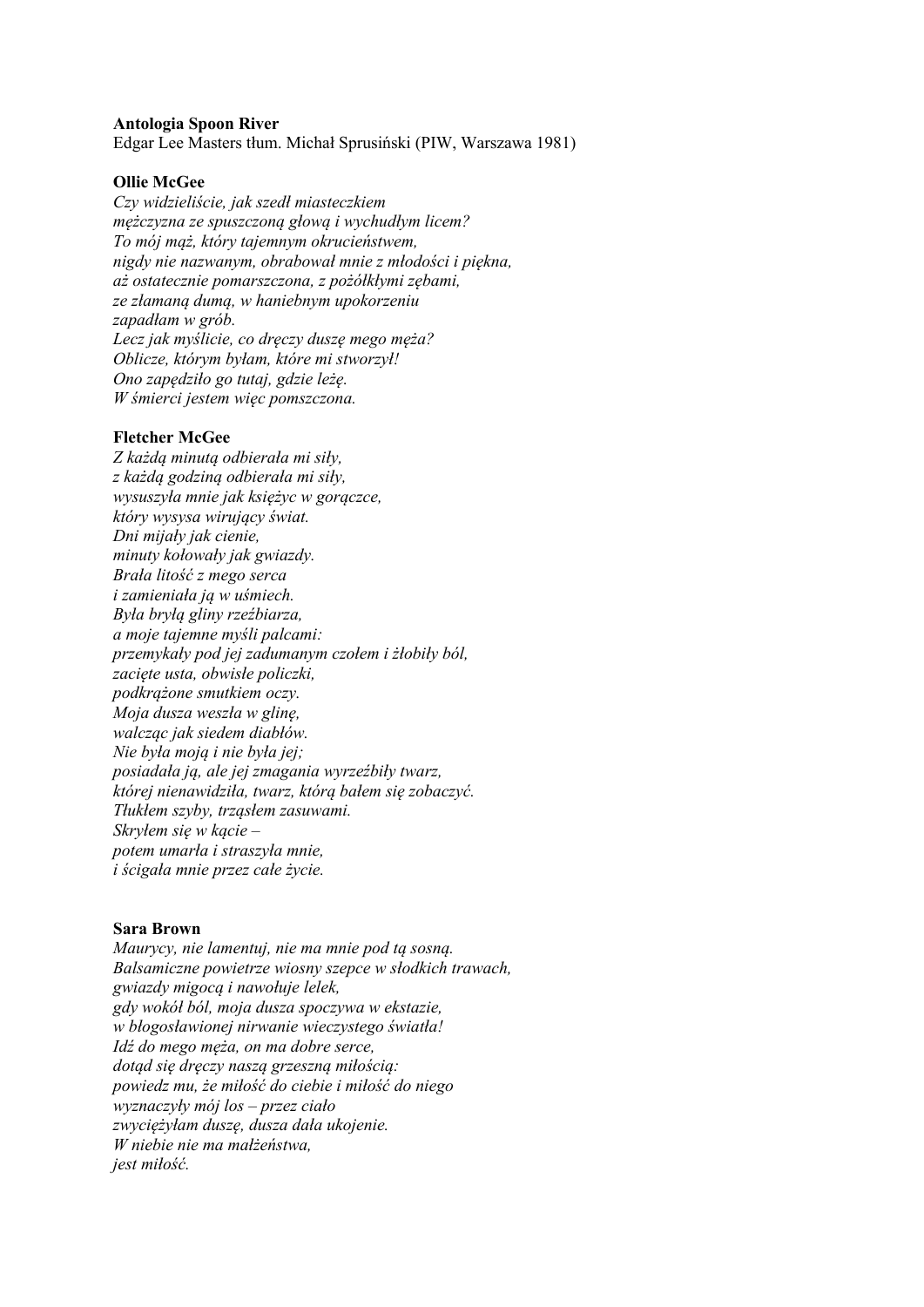### **Johnnie Sayre**

*Ojcze, nigdy się nie dowiesz, jaka udręka poraziła moje serce przez nieposłuszeństwo, gdy poczułam, że bezlitosne koło lokomotywy pogrąża się w krzyczącym ciele mej nogi. Kiedy nieśli mnie do domu wdowy Morris, widziałam w dolinie szkołę, z której zwagarowałam, żeby jechać na gapę pociągiem. Chciałam życia, abyś mi przebaczył – potem twe łzy, twe urywane słowa otuchy! Ulga w tamtej godzinie dała mi szczęście bez granic. Byłeś mądry, każąc wyryć dla mnie: "Odebrana nadchodzącemu złu".*

## **Harold Arnett**

*Oparłem się o kominek, udręczony, udręczony, myśląc o swej klęsce, patrzyłem w otchłań, słaby od południowego skwaru. Dzwon kościelny zabrzmiał żałobnie w oddali, usłyszałem płacz niemowlęcia i kaszel Johna Yornella, obłożnie chorego, w gorączce i majakach umierającego, potem wściekły głos mojej żony: "Uważaj, ziemniaki się przypalają!" Poczułem zapach... a potem nieodpartą odrazę. Nacisnąłem cyngiel... ciemność... światło... Niewypowiedziany żal... znów czepianie się świata. Za późno! Przyszedłem tutaj z płucami do oddychania... nie można tutaj nimi oddychać, chociaż musi się oddychać... Jaki sens uwalniać się od świata, skoro nigdy nie umknie się wiecznemu przeznaczeniu życia?*

# **George Gray**

*Studiowałem wiele razy marmur, który wyrzeźbiono dla mnie – łódź o zwiniętych żaglach spoczywa w przystani. Przedstawia ona naprawdę nie moje przeznaczenie, ale życie moje. Dano mi miłość i uląkłem się jej rozczarowań; smutek pukał w moje drzwi, lecz strach zwyciężał; wołała mnie ambicja, lecz bałem się skutków. Jednak niezmiennie łaknąłem sensu w życiu. I teraz wiem, że musimy podnieść żagle i chwytać wiatr przeznaczenia, dokądkolwiek wiedzie on łódź. Dając sens życiu, możemy skończyć w szaleństwie, lecz życie bez znaczenia to tortura niepokoju i mglistego pragnienia. To jest łódź, co pragnie morza, a jednak się lęka.*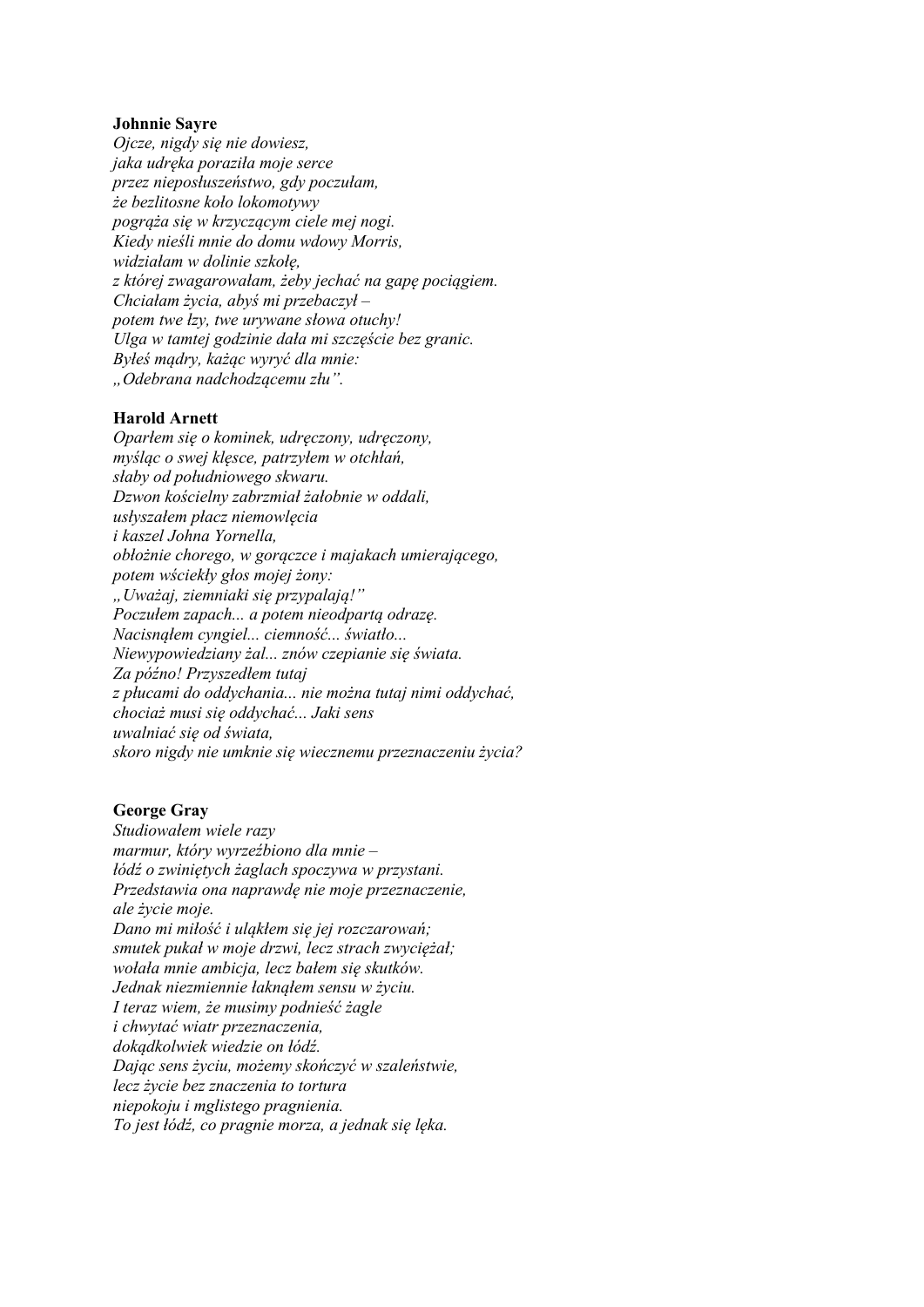# **William i Emily**

*Śmierć ma w sobie coś z miłości! Oto łączy was namiętność i żar miłości młodzieńczej, a po latach wspólnego życia czujesz, jak niknie płomień, i gaśniecie oboje stopniowo, powoli, delikatnie, jakby we wspólnym uścisku – opuszczając znajomy pokój. To potęga wzajemności dusz jak sama miłość!*

# **Penniwit, artysta**

*Straciłem wzięcie w Spoon River, bo koniecznie chciałem kamerą uchwycić całą duszę człowieka. Najlepsze moje zdjęcie to sędzia Somers. Siedział sztywno, każąc mi czekać, aż uspokoi się jego zezowate oko. Wreszcie był gotów i rzekł: "Teraz".* Ja na to: "Uchylam", i oko mrugnęło. *Wtedy uchwyciłem go tak, jak wygląda, mówiąc: "Protestuję".*

# **Ernest Hyde**

*Umysł mój był lustrem: widziałem, co ujrzało, znałem, co ono poznało. W młodości mój umysł był właśnie jak lustro w szybko mknącym powozie, które chwyta i gubi ułamki krajobrazu. Z biegiem czasu wielkie rysy naznaczyły lustro i nimi świat wszedł we mnie, i poprzez nie wnętrze moje wyjrzało na świat. Tak rodzi się dusza w zatroskaniu, rodzi ze stratą i z zyskiem. Umysł ogląda świat jako coś odrębnego, a dusza czyni świat jednością z sobą. Spękane lustro nie odbija obrazów – i to jest milczenie mądrości.*

# **Tom Merritt**

*Od początku coś podejrzewałem – była taka spokojna i nieobecna. Pewnego dnia usłyszałem, jak trzasnęły tylne drzwi, gdy wchodziłem frontowymi, a on wymknął się za wędzarnią na działkę i uciekł przez pole. Zamierzałem zabić go na miejscu. Ale tamtego dnia, gdy szedłem obok Czwartego Mostu, nie miałem ani kija, ani kamienia pod ręką, ujrzałem nagle, jak stoi, śmiertelnie przestraszony, trzymając swoje króliki, zdążyłem tylko krzyknąć: "Nie, nie, nie rób tego", kiedy wymierzył i strzelił mi w serce.*